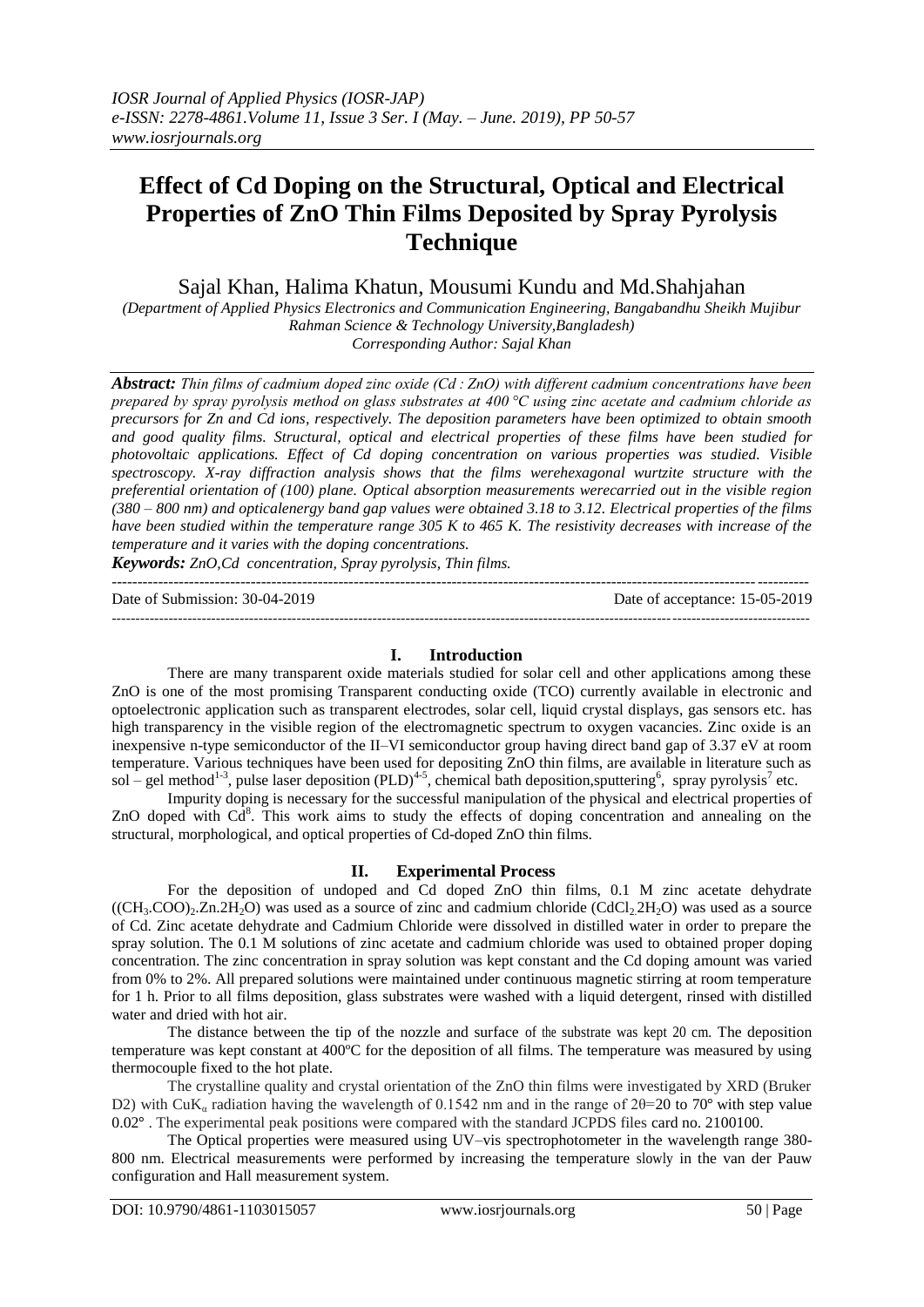# **III. Results And Discussion**

#### **3.1 Structural properties**

The structural properties of pure and Cd:ZnO films for different concentration of cadmium were studied by XRD and are shown in**Fig 1.**The preferential orientation of all the films has been found to be along (100) plane. Other peaks were obtained along (002), (101), (102), (110), (103) and (112) respectively. The analysis revealed that all the films are of crystalline in nature having a hexagonal wurtzite type crystal structure according to the JCPDS files.

The moderate order of intensity indicates the good crystallinity of the samples. Comparing the intensities and full width at half maximum (FWHM) of (100) peak for undoped and doped samples, it is found that the intensity of three major peaks for 2 % Cd doped sample is much higher than others which indicates the best crystalline quality of 2% Cd doped sample.

It is also observed from XRD pattern the peak intensity of (101) is higher compared to other peaks except for 1% Cd doped samples. There is a small competition of intensities of (100) and (101) for 1% Cd doped sample which indicates that the crystal structure habit is mainly along (100) direction. A small deviation from (100) for 1% Cd doped samples may be due to the variation of temperature during growth rather than doping concentration.

The crystalline size of the films was calculated by using Debye Scherer formula

$$
\zeta = \frac{0.94\lambda}{\beta \cos \theta}
$$
  
where:  $\zeta$  is the crystallite diameter,  
 $\lambda$  is the wavelength,  
 $\theta$  is the Bragg's angle,  
 $\beta$  is the full-width at half-maximum (FWHM) of the peak.



#### **3.2.Optical Properties**

The optical transmission and reflection spectra versus wavelength curves of ZnO thin film with different doping concentration of Cd deposited onto glass substrate at  $400^{\circ}$ C at air ambient were taken in the wavelength range 380-800 nm using UV-visible spectrometer.

The transmittance spectra shows that the transmittance are low at lower (visible) wavelength region and it increases moderately at the absorption edge region and become almost constant at higher wavelength region. From the **Fig 2.**it is also seen that the transmittance of ZnO thin films decreases with the increase of Cd doping concentration. This result may be caused by the scattering of photon by the crystal defects created by doping<sup>10</sup>. It is found that the absorbance of the film decrease sharply in the lower wavelength region (visible) and then decrease slowly for a wide range of wavelength. It is also seen from the **Fig 3.** that the absorbance increases with the increase of Cd doping concentration.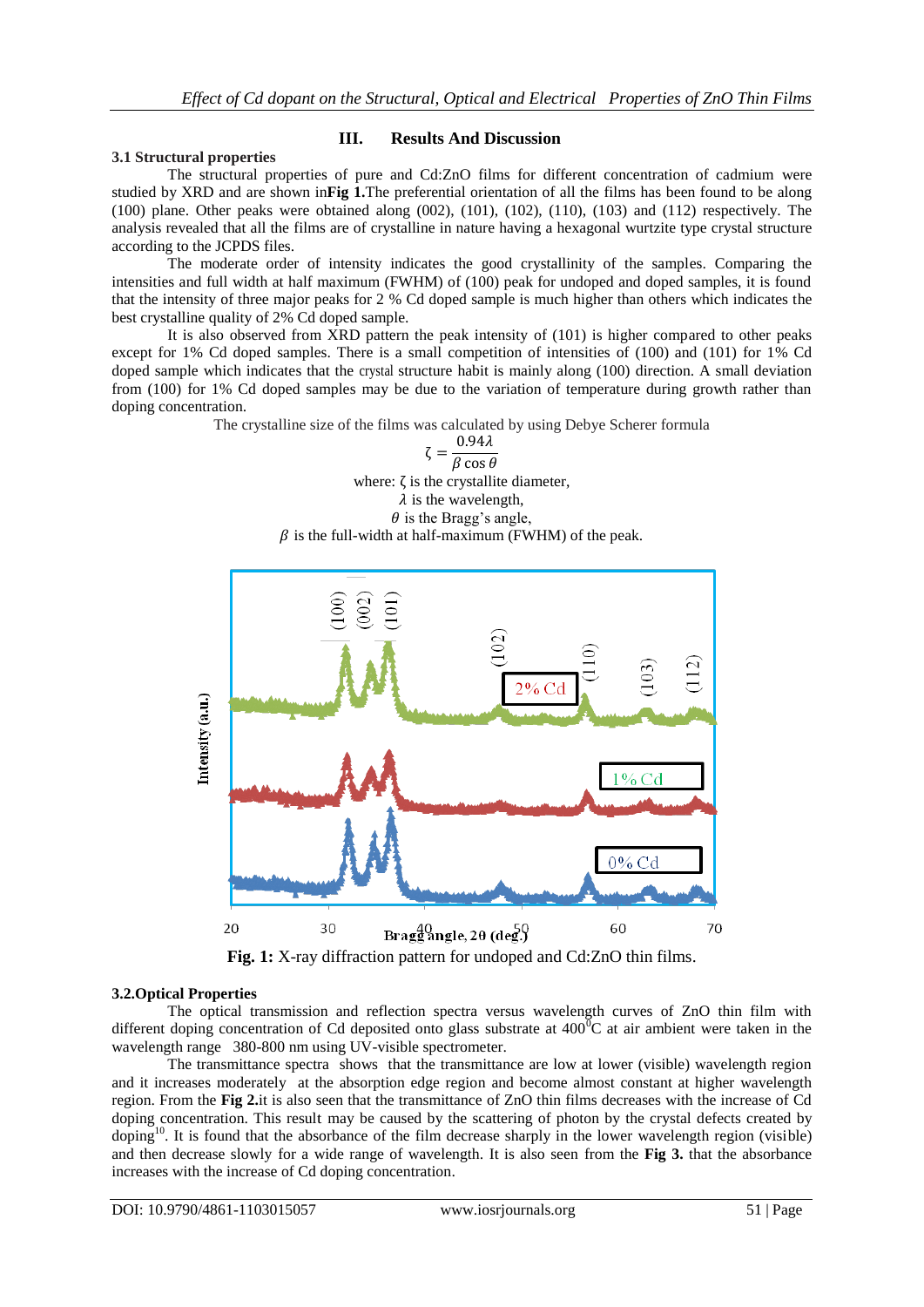

**Fig. 2:** Variation of optical transmittance with wavelength for undoped and Cd:ZnO thin films.



**Fig. 3:** Variation of optical absorbance with wavelength for undoped and Cd:ZnO thin films.

The optical band gap energy of the films has been obtained from the intercept on the energy axis after extrapolation of the straight line section from the energy curve. The optical band gap energy of this film has been calculated using the Tauc's relationship  $11-12$ .

$$
(\alpha h v) = A(hv - E_g)^m
$$

where,  $\alpha$  is the absorption co-efficient, A is a constant,  $h\nu$  is the photon energy, E<sub>g</sub> is the optical band gap of the semiconductor and m is the index related to the density of states for the energy band.

From the table 1it is clear that the band gap energy for direct transition decreases with the increase of Cd doping concentration, but 2 % doesn't maintain the sequence because some other factors may be influenced here. The observed optical band gap depending on the doping concentration varies from 3.12-3.18 eV.

**Table no 1:** Values of direct band gap energy for undoped and Cd:ZnO thin films.

| o - r - - - - -                |                            |  |  |  |
|--------------------------------|----------------------------|--|--|--|
| Cd concentration in ZnO (mol%) | Direct band gap, $Ee$ (eV) |  |  |  |
|                                |                            |  |  |  |
|                                |                            |  |  |  |
|                                | . 10                       |  |  |  |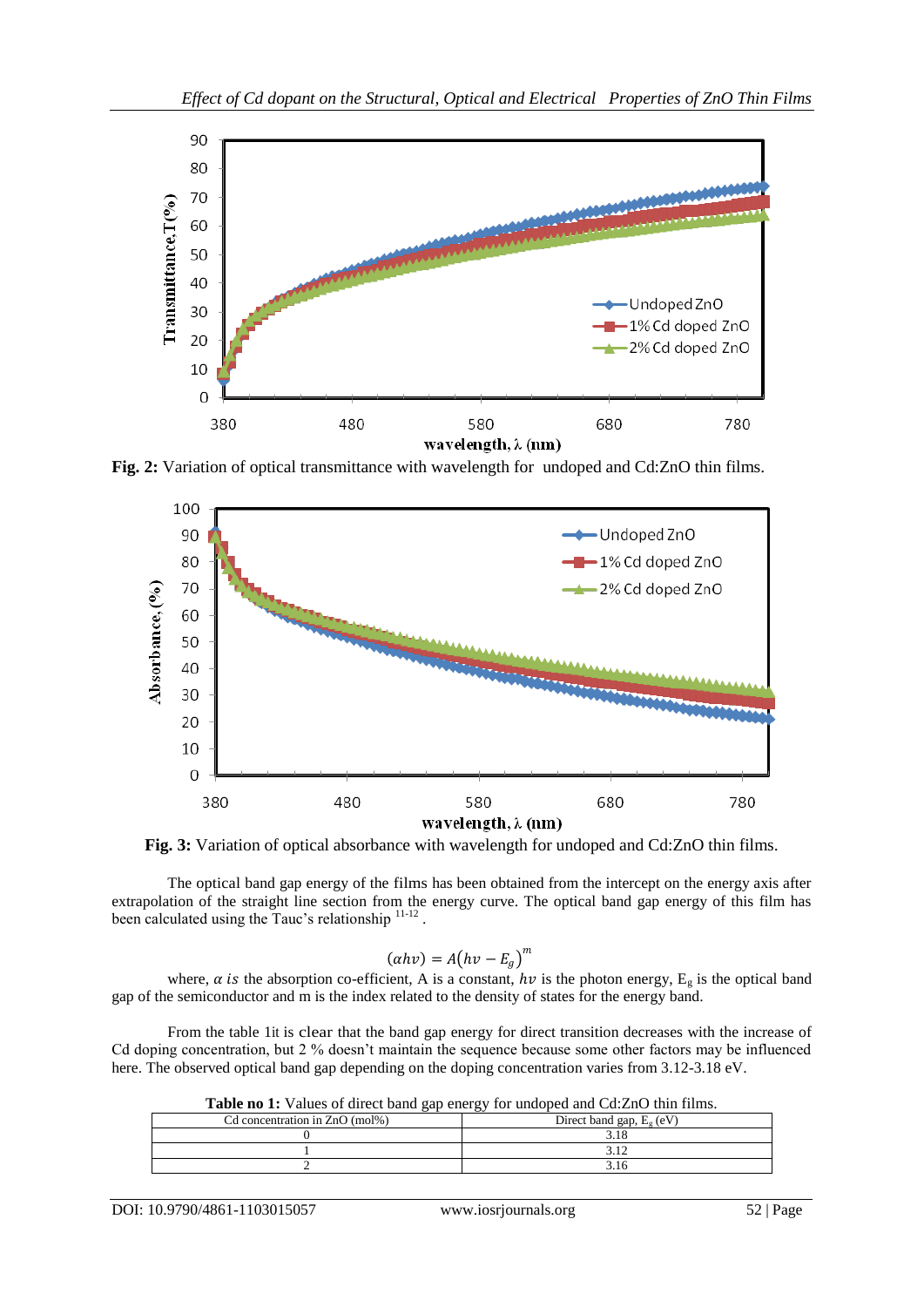

**Fig. 4:** Variation of  $(αhv)^2$  with photon energy for undoped and Cd:ZnO thin films.

# **3.3 Electrical Properties**

The resistivity of undoped and Cd:ZnO thin films were measured by Van der Pauw method <sup>13</sup> and data were taken by increasing the temperature slowly. Before measurement, samples were annealed at 400°C for two hour and then cool down slowly to room temperature so that constituent atoms sits their lattice site properly and to remove any structural disorder may present during growth process.

**Fig 5.**represents the variation of resistivity with temperature for undoped and Cd:ZnO thin films. It is observed that the resistivity decreases with the increase of temperature that confirms the semiconducting nature of the samples. It is also seen that the resistivity of the samples decreases with increasing the doping concentration of Cd. The room temperature (RT) resistivity of all the films is found to be in the order of **10-2**Ωcm. The decrease of resistivity of undoped and Cd:ZnO thin films with increasing temperature may be due to increase of transition of donor electrons to conduction band. The decrease of resistivity with increase of Cd concentration may be due to increase of donor electron by substitution of Cd at 0 lattice site forming solid solution.



**Fig 5:** Variation of resistivity with temperature for undoped and Cd:ZnO thin films.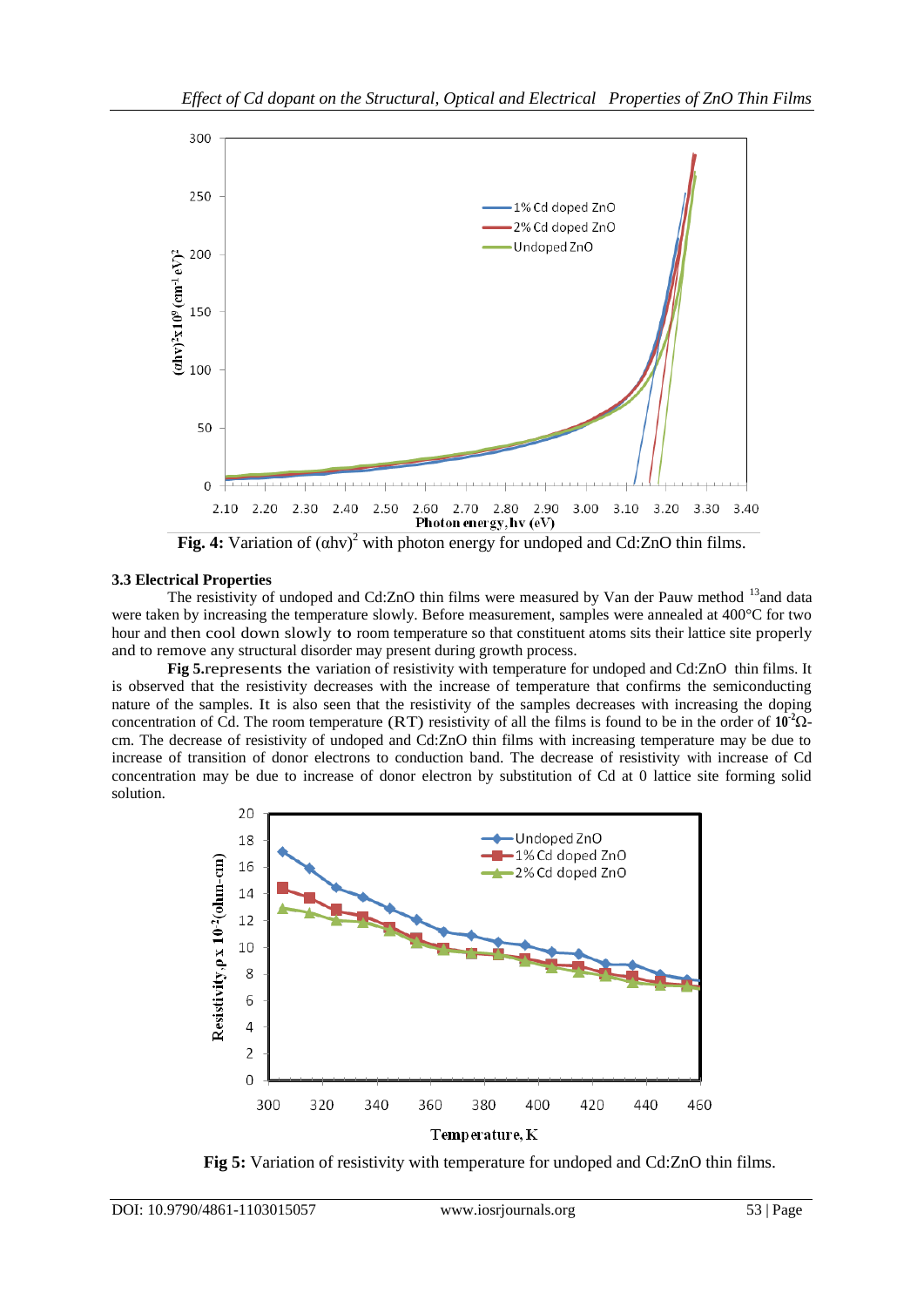

**Fig 6:** Variation of conductivity with temperature for undoped and Cd:ZnO thin films

The conductivity  $(\sigma)$  of all the pyrolized samples has been calculated from resistivity data. The plot of conductivity as a function of temperature for undoped and Cd:ZnO thin films is shown in **Fig 6**. From this figure it is clear that the conductivity is inversely related to the resistivity (according to the equation  $\sigma=1/R$ ). The conductivity was found to be increased continuously with the increase of temperature and with increase of Cd concentration as well.

The activation energy ΔE can be calculated using the relation,

$$
\sigma = \sigma_0 \exp\left(-\frac{\Delta E}{2k_B T}\right)
$$

Where,  $\Delta E$  is the activation energy,  $\sigma_0$  is a constant and  $\sigma$  is the electrical conductivity, K<sub>B</sub> is the Boltzmann constant and T is the absolute temperature.

In the lower temperature region, as the temperature is increased, the electrons are excited thermally from donor levels to conduction band. Thus more charge carriers overcome the activation energy barrier causing the electrical conduction.

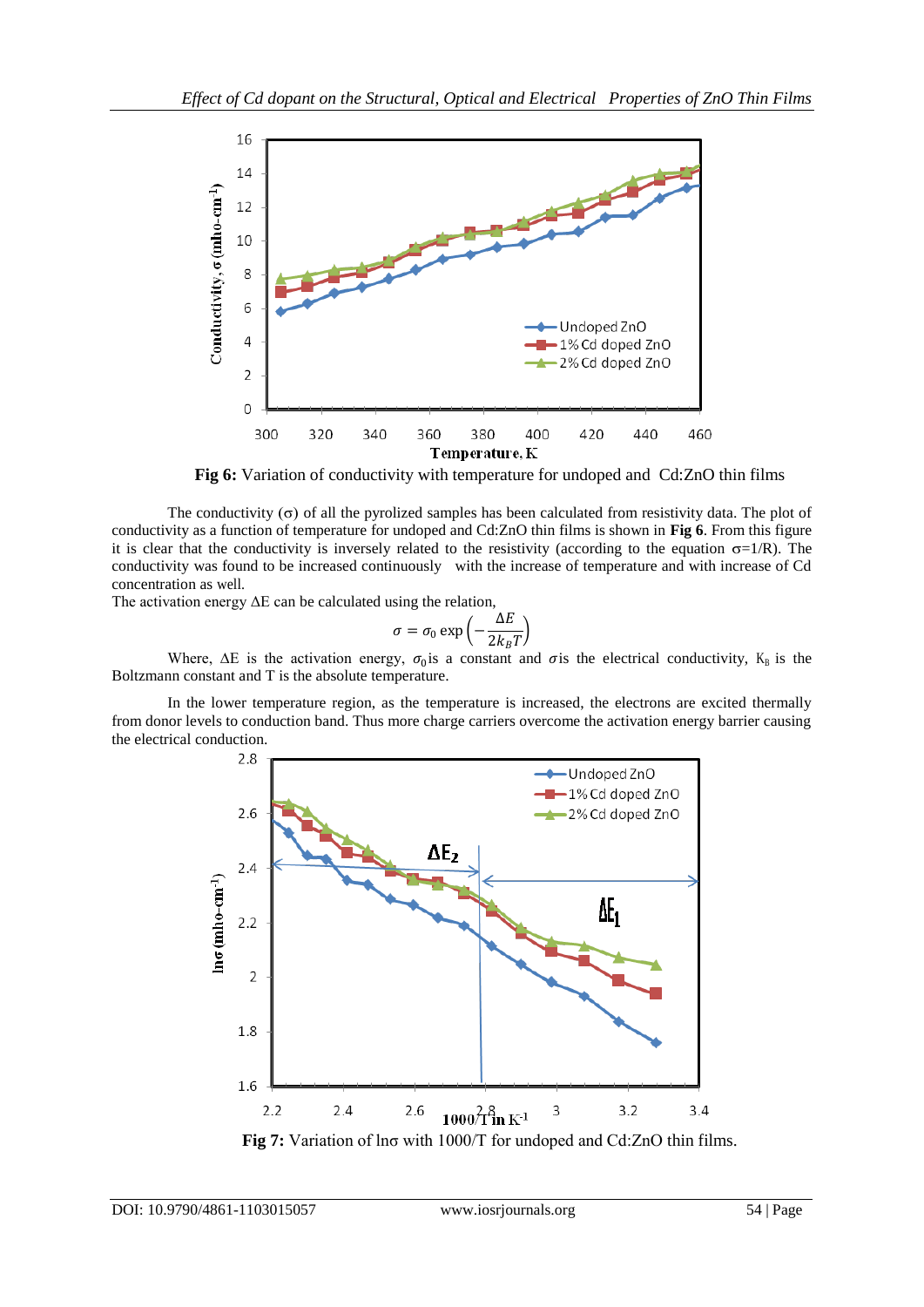In the higher temperature region, the trapped charge carriers induce the electrical conduction at the grain boundaries with donor electron. Thus with the increase of temperature, the conduction mechanism changes from only thermally activated charge carriers to the grain boundary trapped charge conduction mechanism.

| Cd concentration in | Activation energy, $\Delta E$ (ev) |              |  |  |
|---------------------|------------------------------------|--------------|--|--|
| $ZnO$ (mol%)        | ΔE1                                | $\Delta E_2$ |  |  |
|                     | $(303-358)K$                       | $(358-453)K$ |  |  |
| $\theta$            | 0.0242                             | 0.0321       |  |  |
|                     | 0.0208                             | 0.0280       |  |  |
| ∍                   | 0.0153                             | 0.0277       |  |  |
|                     |                                    |              |  |  |

**Table 2:** Activation energy of undoped and Cd:ZnO thin films.

Hall voltage measurements were done for undoped and Cd: ZnO thin films using Van der Pauw's method in ambient air temperature and in a constant field of 9.185kG. The different Hall parameters such as Hall constant  $(R_H)$ , carrier concentrations (N), resistivity (ρ), conductivity (σ), and Hall mobility ( $\mu_H$ ) haves been calculated and tabulated in **Table 3**for all the samples. The positive values of Hall constant corresponds to p-type carrier and the negative values correspond to the n-type carrier. The type of carriers has also been determined and it is found that it is n-type carrier according to the sign of the Hall constant. The carrier concentrations of undoped and Cd:ZnO thin films are found in the order of  $10^{19}$  cm<sup>-3</sup>.

| Cd concentration in | Resistivity, at       | Conductiviy, $\sigma$ | Hall constant, $RH$ | Carrier                    | Hall                      |
|---------------------|-----------------------|-----------------------|---------------------|----------------------------|---------------------------|
| $ZnO$ (mol%)        | $(RT) \rho x 10^{-2}$ | $(ohm-cm)^{-1}$       | $(cm^3/coul)$       | concentration, $Nx10^{19}$ | mobility, $\mu_H$         |
|                     | $(ohm-cm)$            |                       |                     | $\text{cm}^{-3}$           | $\text{(cm}^2/\text{Vs)}$ |
|                     | 17.18                 | 5.82                  | $-0.375$            | 1.6666667                  | 2.18                      |
|                     | 14.39                 | 6.95                  | $-0.237$            | 2.637130802                | 1.65                      |
|                     | 12.91                 | 7.75                  | $-0.155$            | 4.032258065                | 1.20                      |

From the table it is clear that the carrier concentrations increase with the increase of Cd doping concentrations. It is also seen that Hall mobility decreases with the increase of Cd doping concentration. The observed carrier concentrations and Hall mobility are comparable with that of reported14for Cd:ZnO thin films prepared by chemical spray pyrolysis technique. The reported carrier concentration and hall mobility are about 6.12×1020and 13.8 cm2/Vs respectively.

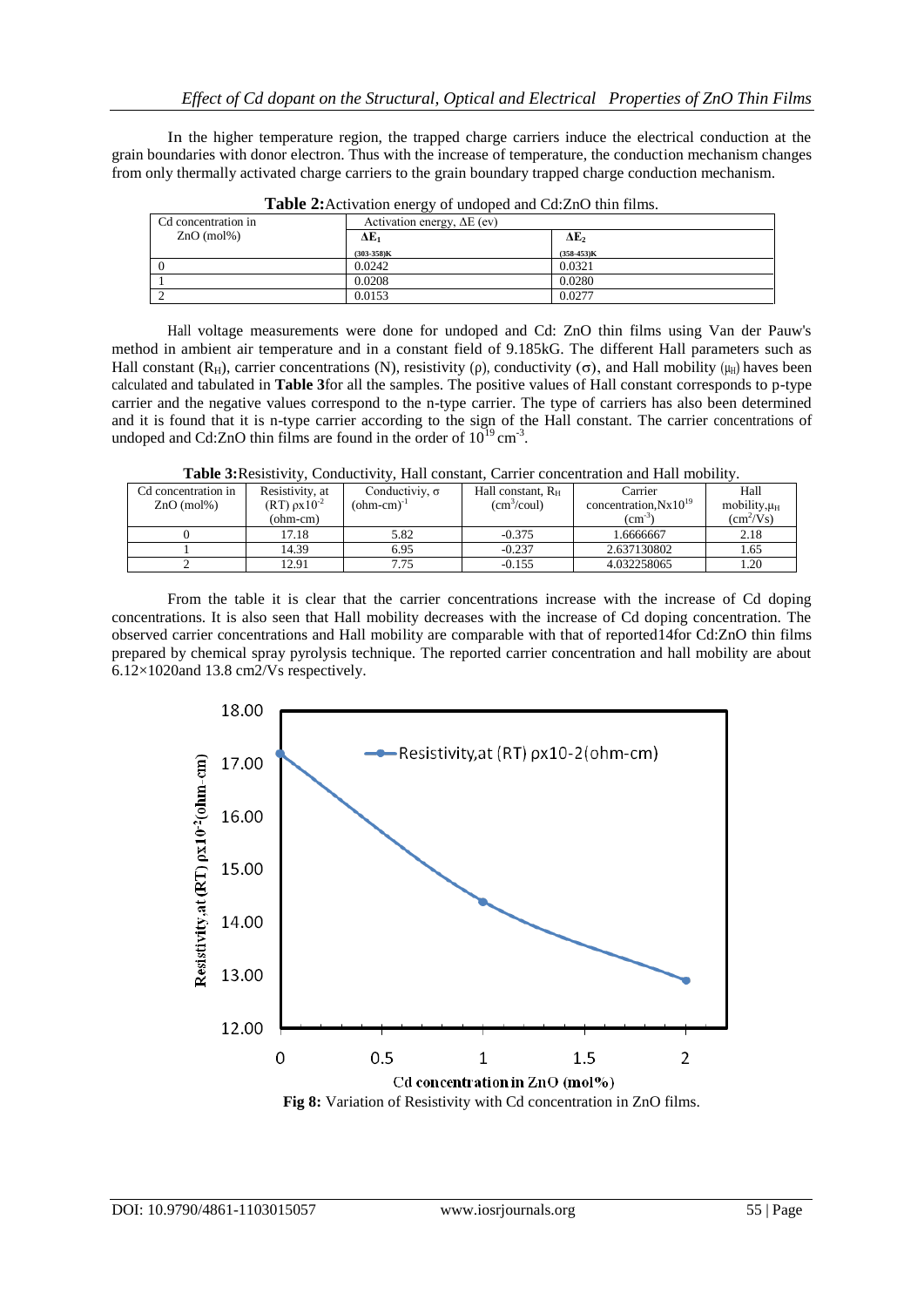

**Fig 9:** Variation ofCarrier concentration, and Hall mobilitywith Cd concentration in ZnO films.

#### **IV. Conclusion**

In the work, transparent conducting ZnO thin films doped with Cd have been successfully fabricated on ordinary glass substrate using lowcost spray pyrolysis technique at substrate temperature 400 <sup>o</sup>C. The prepared thin films were examined by various techniques in terms of their structural, optical, electrical properties. The XRD result confirms the formation of ZnO with a hexagonal wurtzite crystal structure. The UV-Vis study confirms the undoped and Cd:ZnO films are direct band gap semiconductor. The optical band gap energy 3.18 eV is obtained for undoped ZnO sample. The Van der Pauw electrical measurements confirms Cd doped ZnO thin films are semiconducting in nature and resistivity as low as  $12.91 \times 10^{-2} \Omega$  – cm. Hall measurement reveals undoped and Cd:ZnO films are n-type semiconductor.

#### **References**

- [1]. F. Boudjouan, A. Chelouche, T. Touam, D. Djouadi, S. Khodja, M. Tazerout,Y. Ouerdane, Z. Hadjoub, Effects of stabilizer ratio on photoluminescenceproperties of sol–gel ZnO nano-structured thinfilms, J. Lumin. 158 (2015)32– 37.
- [2]. S. Khodja, T. Touam, A. Chelouche, F. Boudjouan, D. Djouadi, Z. Hadjoub, A Fischer, A. Boudrioua, Effects of stabilizer ratio on structural, morphological,optical and waveguide properties of ZnO nano-structured thinfilms by a sol–gel process, Superlattices Microstruct. 75 (2014) 485–495.
- [3]. M. Tazerout, A. Chelouche, T. Touam, D. Djouadi, F. Boudjouan, S. Khodja,S. Ouhenia, A. Fischer, A. Boudrioua, Effects of sol concentration on structural,morphological and optical waveguiding properties of sol–gel ZnO nanostructured thinfilms, Eur. Phys. J. Appl. Phys. 67 (2014) 10502-1–10502-7.
- [4]. J. Zhou, X.L. He, W.B. Wang, Q. Zhu, W.P. Xuan, H. Jin, S.R. Dong, D.M. Wang, J.K. Luo, Transparent surface acoustic wave devices on ZnO/glass using Al-doped ZnO as the electrode, Electron Device Lett. 34 (2013) 1319– 1321.
- [5]. R. Serhane, S. Abdelli-Messaci, S. Lafane, H. Khales, W. Aouimeur, A. Hassein-Bey, T. Boutkedjirt, Pulsed laser deposition of piezoelectric ZnO thinfilms forbulk acoustic wave devices, Appl. Surf. Sci. 288 (2014) 572–578.
- [6]. S. Youssef, P. Combette, J. Podlecki, R. Al Asmar, A. Foucaran, Structural andoptical characterization of ZnO thinfilms deposited by reactive rf magnetronsputtering, Cryst. Growth Des. 9 (2009) 1088–1094.
- [7]. S.S. Shinde, K.Y. Rajpure, U.V. High-performance, detector based on Ga-dopedzinc oxide thinfilms, Appl. Surf. Sci. 257 (2011) 959–9599.
- [8]. H. Nanto, T. Minami, S. Shooji, and S. Takata, J. Appl. Phys. 5 (1984) pp. 1029.
- [9]. J. Cembrero, Elmanouni, Hartiti, M. Mollar,Marí, Thin Solid Films 451 (2004) pp 198.
- [10]. P. M. Ratheesh Kumar, C. Sudha Kartha, K. P. Vijayakumar, T. Abe, Y. Kashiwaba, F. Singh and D. K. Avasthi, Semiconductor. Sci. Technol., (2005) pp. 120.
- [11]. D. R. Sahu, Mcrochem Journal, 38 (2007) pp. 1252.